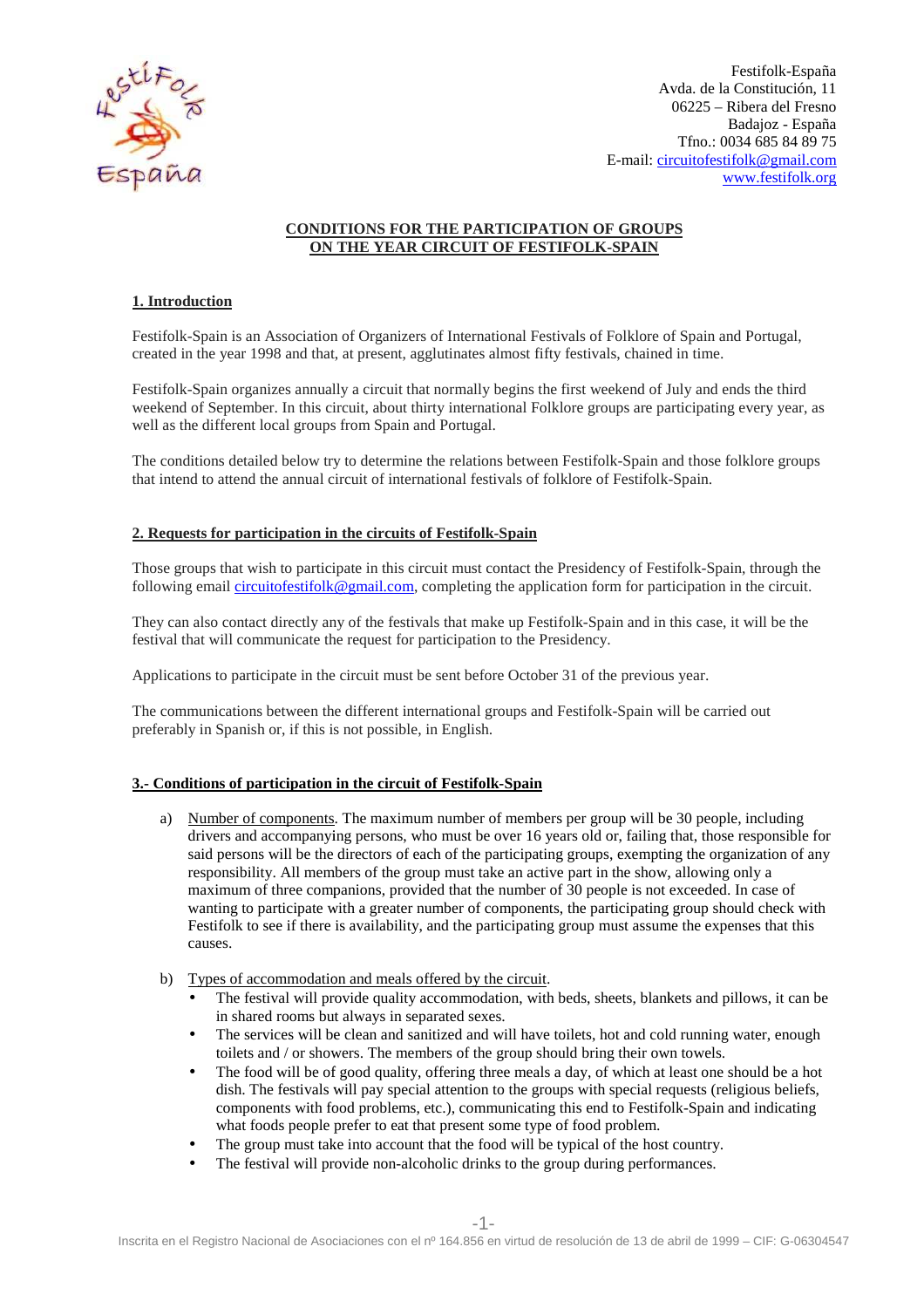

Avda. de la Constitución, 11 E-mail: circuitofestifolk@gmail.com Festifolk-España 06225 – Ribera del Fresno Badajoz - España Tfno.: 0034 685 84 89 75 www.festifolk.org

- c) Transport.
	- The group must reach its coast to Spain.
	- In the event that the group travels by plane, it will be necessary to indicate which will be the Spanish airport of arrival, being the Madrid airport the reference, putting Festifolk-Spain a bus with sufficient capacity for the transfer of the group within the circuit.
	- In the event that the group travels by bus, the group must arrive at its coast to the first festival in which it will participate, paying Festifolk-Spain a transport aid per kilometer traveled from the first Festival to the last  $(0, \in \mathcal{S}0$  / kilometer); The group must pay for their travel from the last Festival to their place of origin.
- d) Show.
	- The group must be able to present shows of 10, 20, 30, 40, 60 and 75 minutes.
	- The group must have a minimum of 6/8 mixed couples on stage.
- The group will have the obligation to bring live music, not assuming the organization to any group that does not comply with this requirement. In the event that recorded music must be used at some point in the performances, this detail must be specified in the application for participation, as well as the specific duration of this situation. ing Festifolk-Spain a transport aid per kilometer traveled from the firs<br>
'kilometer); Thegroup must pay for their travel from the last Festival t<br>
resent shows of 10, 20, 30, 40, 60 and 75 minutes.<br>
mum of 6/8 mixed coupl
- e) If the invitation consists of an exchange of groups between two countries, then economic or other conditions may vary and must be included in the inv ic duration of this situation.<br>
consists of an exchange of groups between that<br>
y and must be included in the invitation.
- f) One month before the arrival of the group to Spain, Festifolk-Spain will provide detailed information about the different festivals in which the group will participate, as well as the details of the person responsible for each one of them. f) One month before the arrival of the group to Spain, Festifolk-Spain will provide detailed information about the different festivals in which the group will participate, as well as the details of the person responsible f
- groups.
- h) If the group does not respond before the deadline established in the invitation, Festifolk Festifolk-Spain is not obliged to accept the group.

#### **4. Information that the group must provide 90 days before arrival in Spain**

Once the group has accepted the invitation to participate, you must provide the following additional information:

- a) List of participants, indicating special needs as regards feeding or other issue (complete attached model 3- Request for participating data).<br>b) Declaration that the group has arranged health insurance. Medical expenses 3- Request for participating data).
- b) Declaration that the group has arranged health insurance. Medical expenses will be borne by the group during their participation in the festival, including the round trip to the festival (complete attached model 4- Safe Declaration).
- c) Confirmation that the group has made the necessary arrangements to obtain the visas, in case they need them. The groups will initiate the steps to obtain their visas in advance. The embassies of many countries work through a system of appointments and there are waiting lists to apply for visas (attach supporting documents). st provide the following additional informat<br>eeding or other issue (complete attached mo<br>. Medical expenses will be borne by the ground trip to the festival (complete attached<br>ngements to obtain the visas, in case they n<br>s
- d) Confirmation of transport conditions to the festival, number and times of flights, etc. ( tickets accrediting the group members).
- e) Certificate of COVID-19 vaccination of the participants in the circuit, with any of the vaccines authorized by the European Union to access community soil or compliance with the sanitary regulations that are required.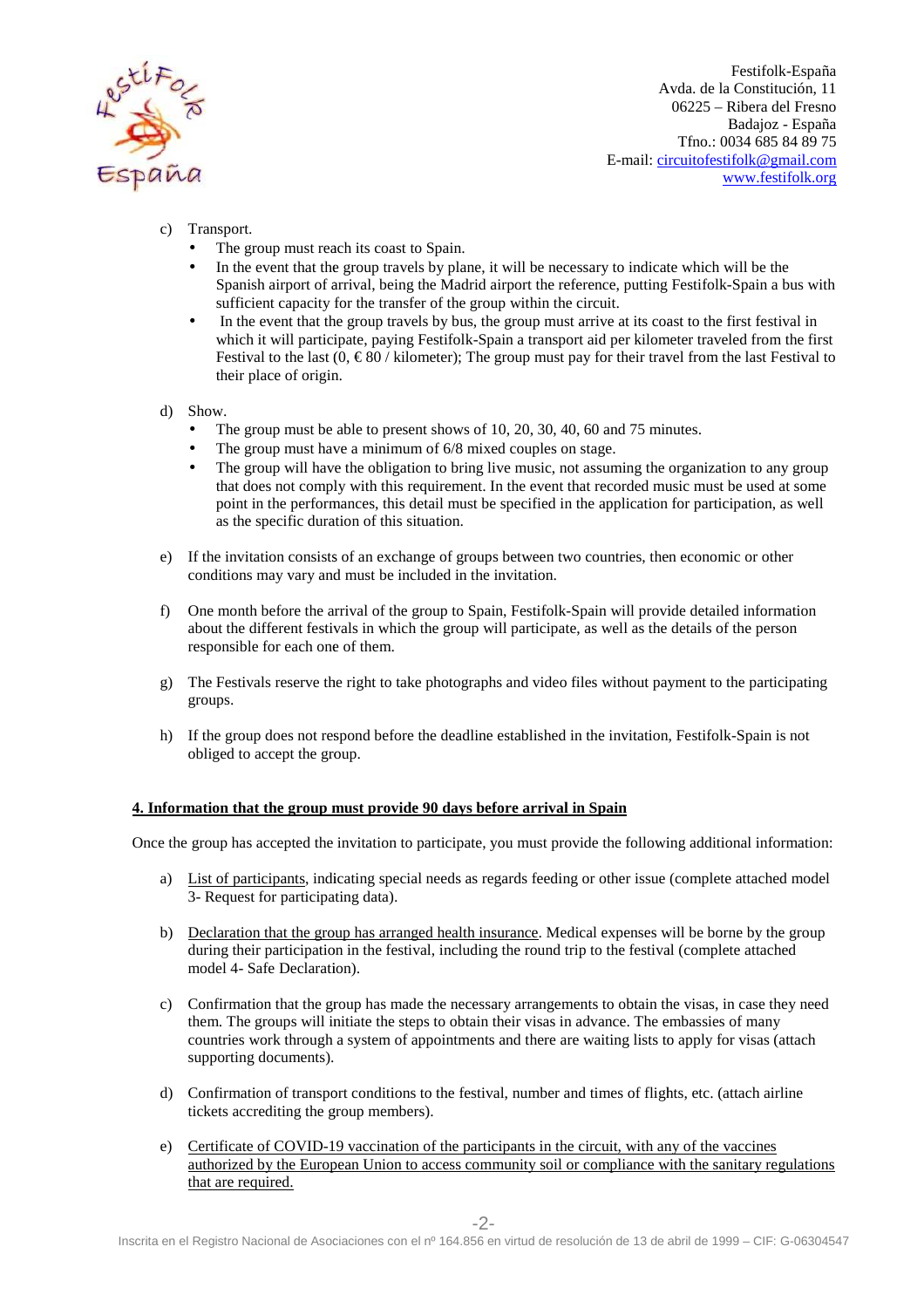

Avda. de la Constitución, 11 E-mail: circuitofestifolk@gmail.com Festifolk-España 06225 – Ribera del Fresno Badajoz - España Tfno.: 0034 685 84 89 75 www.festifolk.org

# **5.- Information that the circuit must provide to the groups before the arrival of these to Spain**

- a) Written agreement between the festival and the group about economic conditions conditions (our organization does not pay pocket aids to the participants).
- b) Information about the circuit to be carried out by the group, indicating the cities, dates and organizersof each of the festivals.

## **6. Information the festival must provide upon the arrival of the group.**

- a) A dossier on the program of the festival, in which all the activities in which the group will particip participate must appear in detail.
- b) A planning of the scenarios, including dimensions and the location of musicians and dancers in it.
- c) Location of costumes.
- d) Rest periods of the group.
- e) Displacements to be made by the group within the festival.
- f) The festival must make available to the group a guide throughout the group's stay at the festival.

## **7.- About the technical aspects of the festival.**

- a) The festival will program, as far as possible, a rehearsal time on stage for the groups. There wil space for rehearsal. and the location of musicians and dancers in it.<br>
festival.<br>
ide throughout the group's stay at the festival.<br>
earsal time on stage for the groups. There will be a
- b) The festival will schedule a sound check for musicians, singers and dancers.
- c) Exchange of gifts: In most festivals there is an exchange of gifts between organizers and participating groups. The festival will inform the group about when and where this delivery will take place.
- d) Breaks: the groups will have reasonable rest time during the festival. At the beginning of the festival, detailed information about rest periods will be provided.
- e) Medical assistance: the group is responsible for arranging medical insurance. The festival could advise the group before the festival about where there are problems when arranging insurance. In case of emergency, the festival is responsible for providing the necessary medical assistance. In the same way, the festival will take care of possible accidents that occurred during the performance. First aid material must be available. The festival is not responsible for medical assistance for medical problems that arise before the start of the festival.
- f) Group discipline: the group director will be responsible for the behavior of its members. The group will exercise the role of ambassador of its country, therefore its members will behave as guests. Emphasis the festival will take care of possible accidents that occurred during the performance. First aid materia<br>must be available. The festival is not responsible for medical assistance for medical problems that arise<br>before the festival and on the level of noise, especially at night. The members of the group will not abuse alcohol and will comply with national / local legislation regarding their consumption. The group will be responsible for any damage accidentally or deliberately caused by any of its components.